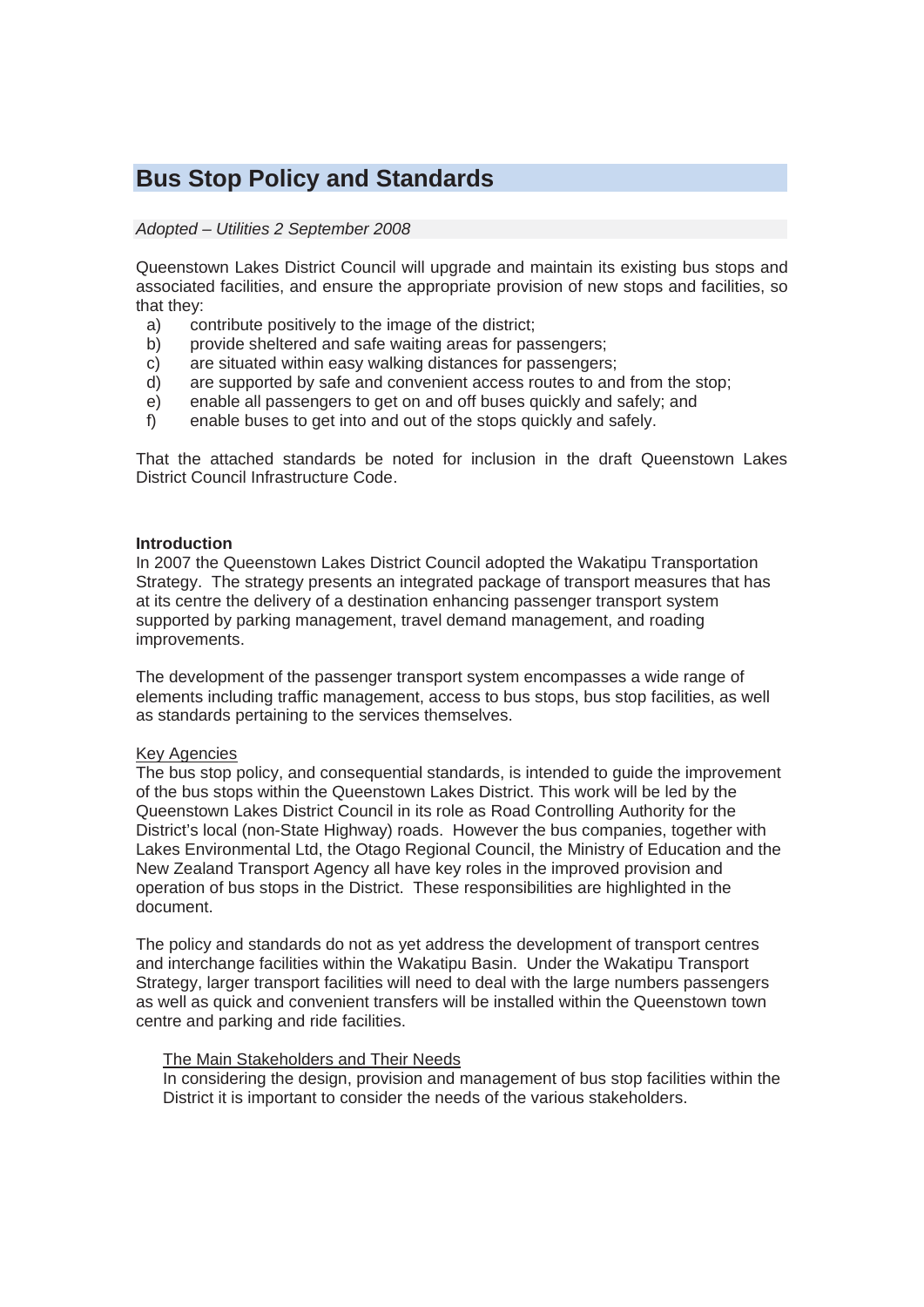o Existing and potential passengers are the customers of the bus system. They are not a uniform group. If the bus system is to be relevant to and used by the wide range of potential passengers it is important that bus stop facilities are attractive and not limiting as to who can use them.

Of particular relevance is the need to provide safe, functional and accessible waiting areas for people with disabilities, the young and the elderly. The 2005 report of the Human Rights Commission headed "The Accessible Journey" highlighted the need for local authorities to design and maintain bus stops with the disabled in mind. Particular considerations need to include

- ensuring buses can access bus stops (through stop design and enforcement of parking restrictions)
- ensuring appropriate layouts to bus stops so that all people can have are unimpeded in getting on and off buses.
- information facilities that can be used by all people

For some passengers, bus use will be an everyday event, but for others particularly visitors and more casual system users, the bus stops will be their first point of contact with the system and there will be a heightened need for service information.

o Land owners and tenants

The needs of adjoining landowners and their tenants concerning bus stops often revolve around impacts on the accessibility of properties, and perceived changes to amenity when stops and shelters are installed. It is important that reasonable needs for property access are addressed, and that measures to minimise the negative amenity effects (principally noise, rubbish, visual amenity) are incorporated on design and maintenance standards

o Other Road Users: The placement of bus stops will influence road safety. Particular regard needs to me made to the provision of bus manoeuvring areas at either end of the stops, sightlines between approaching traffic and the stops, proximity to intersections and lane widths adjacent to stops.

"Other road users" includes users of the footpaths. The placement and design of street furniture will affect the ease of movement along a footpath occupied by bus stop furniture. Issues are often encountered where space for wheelchairs is not provided, or bus stops are located on busy central area pedestrian routes. Poorly designed facilities can increase the likelihood of crime in and around bus stops.

- o Bus Companies: For bus companies, the bus stops will be the front door for their businesses. The stops need to reflect positively on the wider system and be functional - enabling buses and their customers to use the stops safely. Bus stop design will affect the speed and ease with which passengers can get on and off the buses, and the ease with which buses can exit the stops and rejoin the traffic flow.
- $\circ$  The Wider Community: The wider community has interests in a high quality streetscape and a high quality passenger transport system. There will be concerns over visual amenity. The wider community part funds the provision and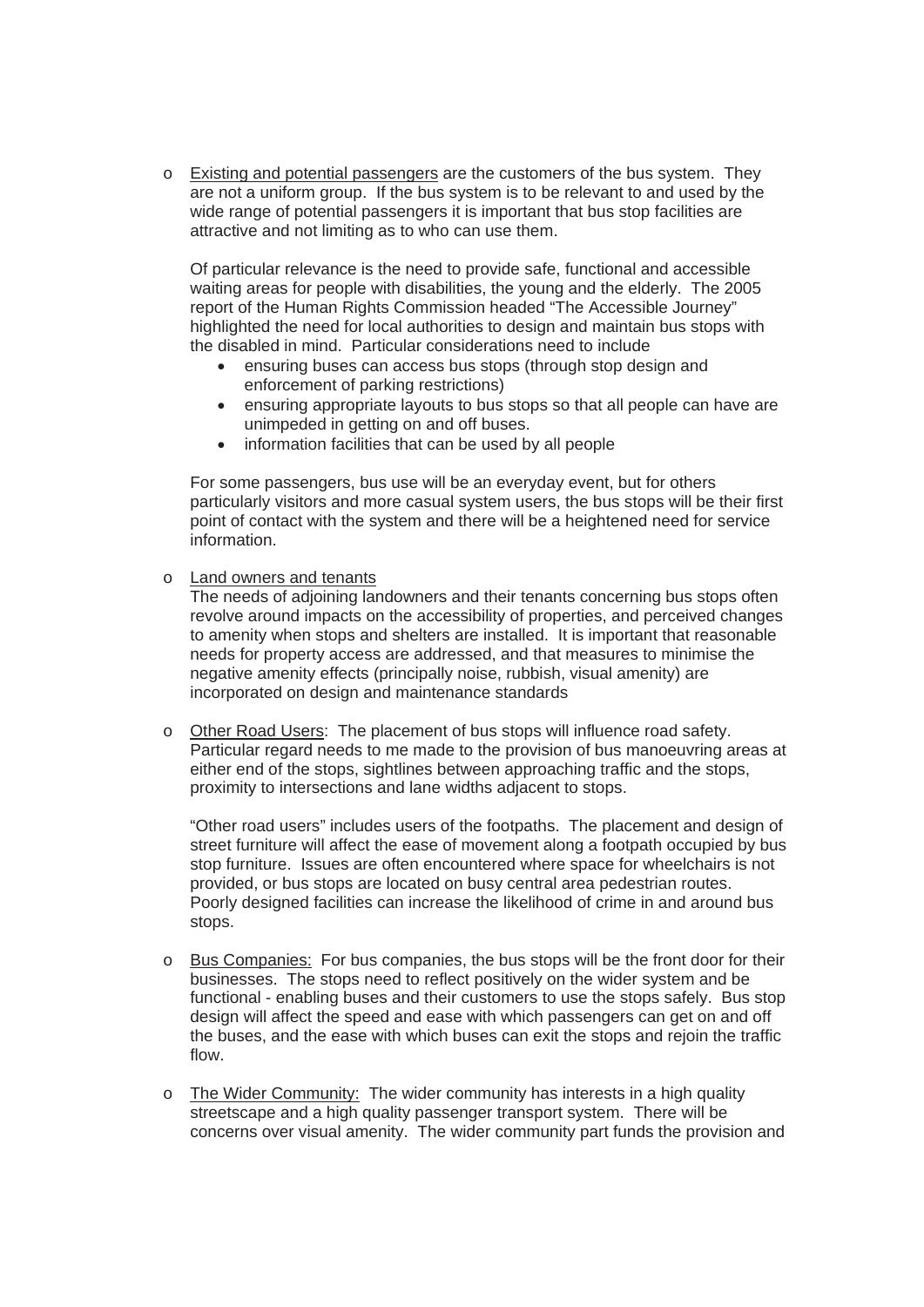maintenance of bus stop facilities and there will always be a concern that the community receives good value in return for public expenditure.

## **Standards**

# *Location and design of bus stops*

Subdivision applications shall identify the proposed locations and designs of bus stops.

The location of bus stops will be guided by a series of factors. These will include

- o the need to maximise the catchment area of the bus stop
- o the locations of major trip attractors such as hotels and community facilities
- o the topography of the bus route
- o the patterns of development
- o the desirability of consistency in bus stop spacing
- o the need to provide bus stops on locations that offer good personal safety and good road safety
- o opportunities to facilitate transfers between services

As a starting point, within the urban areas of the District, bus stops will be located approximately 350-400m apart. With the development of bus routes, shorter spacings between stops in the central area will be considered.

In rural areas, bus stops will be situated near activities that generate bus trips.

*Explanation: It is important that subdivision applications show the proposed locations of bus stops to give future landowners and tenants advance notice of the likely installation of bus stops.* 

*The spacing of bus stops will be a trade off between reducing the walk distance to and from the stops (creating pressure to minimise the distance between stops) and reducing the number of times buses need to stop on their journeys (creating pressure to extend the distance between bus stops). A general rule of thumb nationally is a distance of 350-400m between stops.* 

*Even within the District's urban areas the intensity of urban development is not uniform, meaning that bus stop location will often be strongly be influenced by location of intersections – Frankton Road is a good example of this where in the past the Marina, Battery Hill, Goldfields and Hensman Road have been the key bus stop locations. As this area grows and intensifies there will be a need to even out the provision of stops at intermediate points).* 

*Within the central area, spacings between stops closer to 200m may be appropriate in order to reduce walk distances for large numbers of people.* 

#### Bus Boarders (Kerb Build-outs):

Where bus stops are located between parking bays, consideration will be given to the installation of kerb build-outs.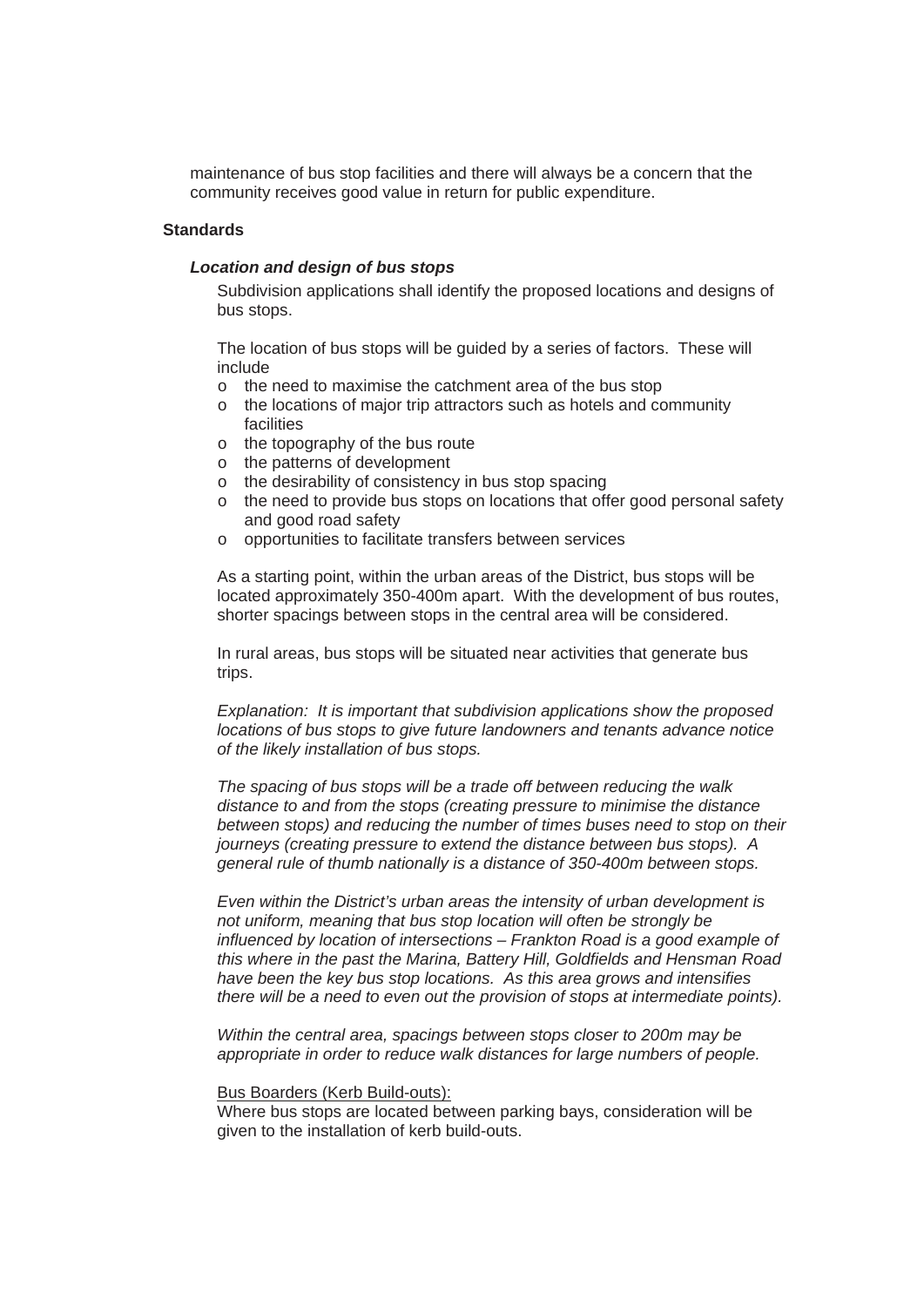*Explanation: Bus boarders (or kerb build-outs) can assist service reliability and reduce delays by enabling buses to pull out of bus stops and into traffic easier. By placing the bus stop partially in the traffic lane, kerb build-outs can also discourage illegal parking in bus stops. By reducing the length of manoeuvring space required, kerb build-outs can also reduce the impact of bus stops on parking. Regard needs to be given to lane widths, to ensure traffic safety is not compromised.* 

#### Bus Bays:

Full width (2.5m) bus bays are not permitted within the District unless

- o The bus stop is a terminal or timing point where buses are likely to be standing while not having passenger getting on or off.
- o The bus bay is adjacent to a bus priority lane.

Half width bus bays will be provided where it is desirable to provide additional lane width for traffic to pass stopped buses.

*Explanation: Full width bus bays located adjacent to general traffic lanes can contribute to service unreliability and delays as buses are prevented by the traffic flow from exiting the bus stops. As with bus boarders, half width bus bays can reduce the amount of kerb space needed to allow buses to get in and out of the stops.* 

## Passenger Waiting Area and Footpath

The passenger waiting area will meet the following standards

- o The location of street furniture must provide a minimum functional pathway width between facilities (i.e. between a shelter and light pole) of 1500mm in residential/industrial areas and 2000mm in retail/commercial areas.
- $\circ$  Street furniture will be located at least 600mm from the kerb
- o Bus shelters, timetable information, rubbish bins and seating shall be located as close to the head of the bus stop as is practical. Where possible, bus stop shelters shall be located so that further facilities can be installed at a later date should passenger demands warrant this.
- o Footpath paving shall provide a firm, flat and well drained surface presenting no hazards to pedestrians. A level surface is desirable but will not always be achievable.
- o The head of the bus stop, should not straddle a driveway

The paving material within the bus shelter will match that of the surrounding footpath paving.

Final determination of location of facilities shall be influenced by:

- $\circ$  the need to avoid creating obstacles to boarding and alighting the bus. This must consider the mobility needs of all sections of the community, including wheelchair users
- o sightlines between waiting passengers and approaching buses
- o the numbers of waiting passengers
- o pedestrian desire lines and volumes of pedestrians (along the footpath and into/out of adjacent properties)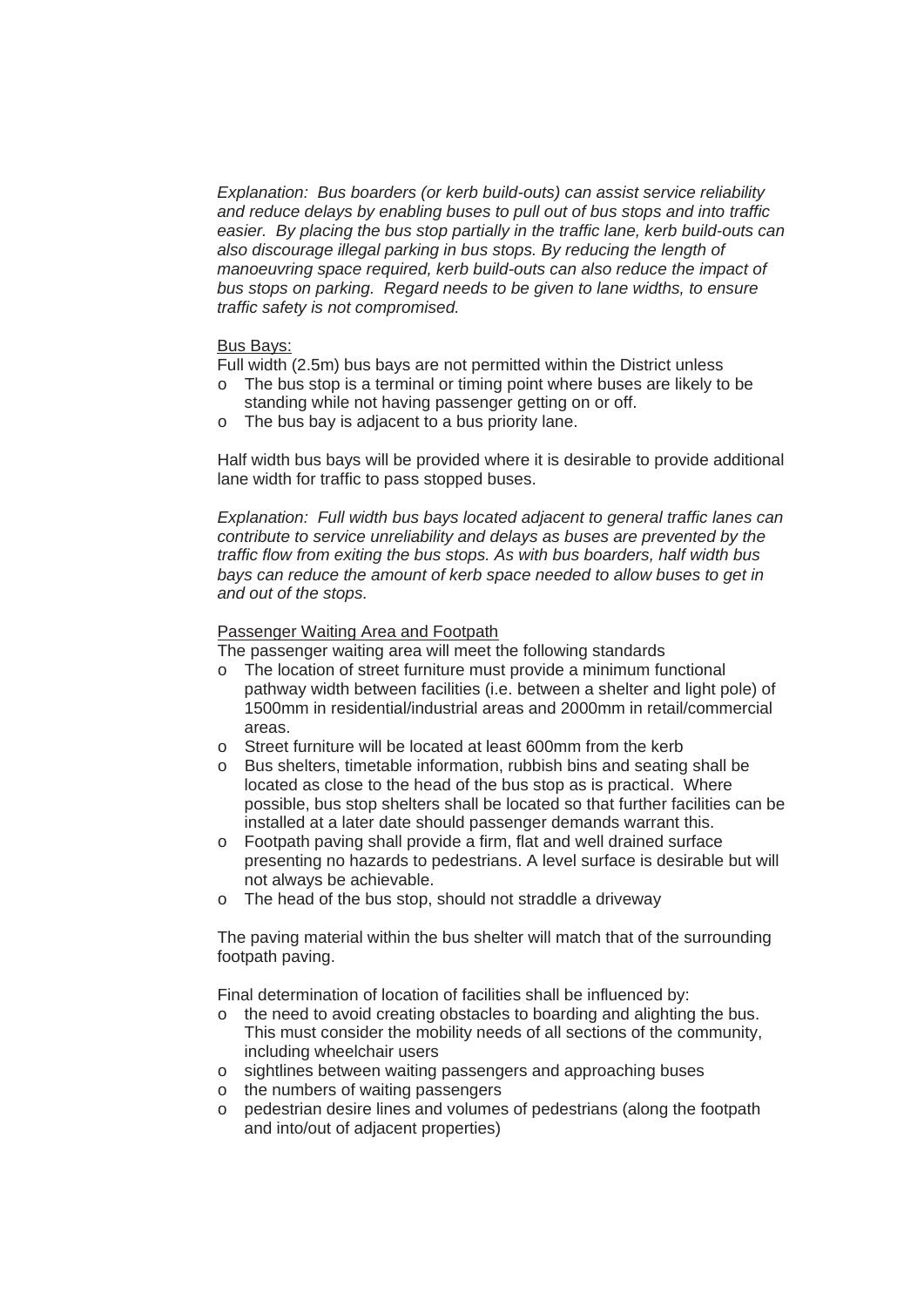o vehicular access (and sightlines) in the vicinity of the stop.

*Explanation: It is important that bus stops designed to provide for all passengers that may wish to use the bus, as well as enabling the continued operation of pedestrian flows through the bus stop area.* 

*No prohibition to bus stops straddling property accessways is proposed, although any potential safety issues and inconvenience to property owners should be considered. Given the likelihood that passengers will wait for buses at the head of the bus stop, this area should not straddle a driveway.* 

*For aesthetic reasons, the QLDC seeks consistency in the use of paving materials in and around individual bus stop shelters.* 

#### Bus stop lengths:

Bus stops must be long enough to enable buses to park parallel and up against the kerb. The following guidelines shall apply:

- o Bus stop length needs to cater for the length of the bus (12m) plus appropriate manoeuvring distance.
- o Manoeuvring distance shall be 9m at the rear of the bus stop and 5m at the front. These manoeuvring distances can be reduced through the design and location of bus stops (i.e. bus boarders or the location of the stop adjacent to driveway areas and intersections)
- o Where possible, bus stops on routes where more than one bus is likely to be stopped at once shall cater for two bus lengths.

Prior to accepting registrations for new commercial services or confirming contracts for new services, the ORC will liaise with the QLDC to ensure bus stop capacity will not be exceeded.

*Explanation: The design of bus stops needs to ensure that passengers of all abilities can get on and off bus services easily and safely. It is important that buses can park at bus stops so that both front and rear doors of the vehicle are immediately adjacent to the kerb.* 

*Sufficient manoeuvring space will also reduce the rear sweep of buses over the footpath and buses crossing the centre line when exiting stops.* 

*When considering demands for kerbside space, service design needs to ensure the good utilisation of bus stops, particularly in areas where there is high demand for kerbside parking.* 

#### Bus stop signage and markings:

Bus stops will be defined "on the street" as follows:

- o Within urban areas bus stops used by services available to the general public will be marked
	- o with broken yellow lines to provide a box 2.5m wide by 12m (or additional length as per the bus stop length guideline) and
	- o by bus stop signage that complies with MOTSAM requirements.
- o With the exception of bus stops adjacent to schools (which will be marked out as above), bus stops used only by school bus services will initially be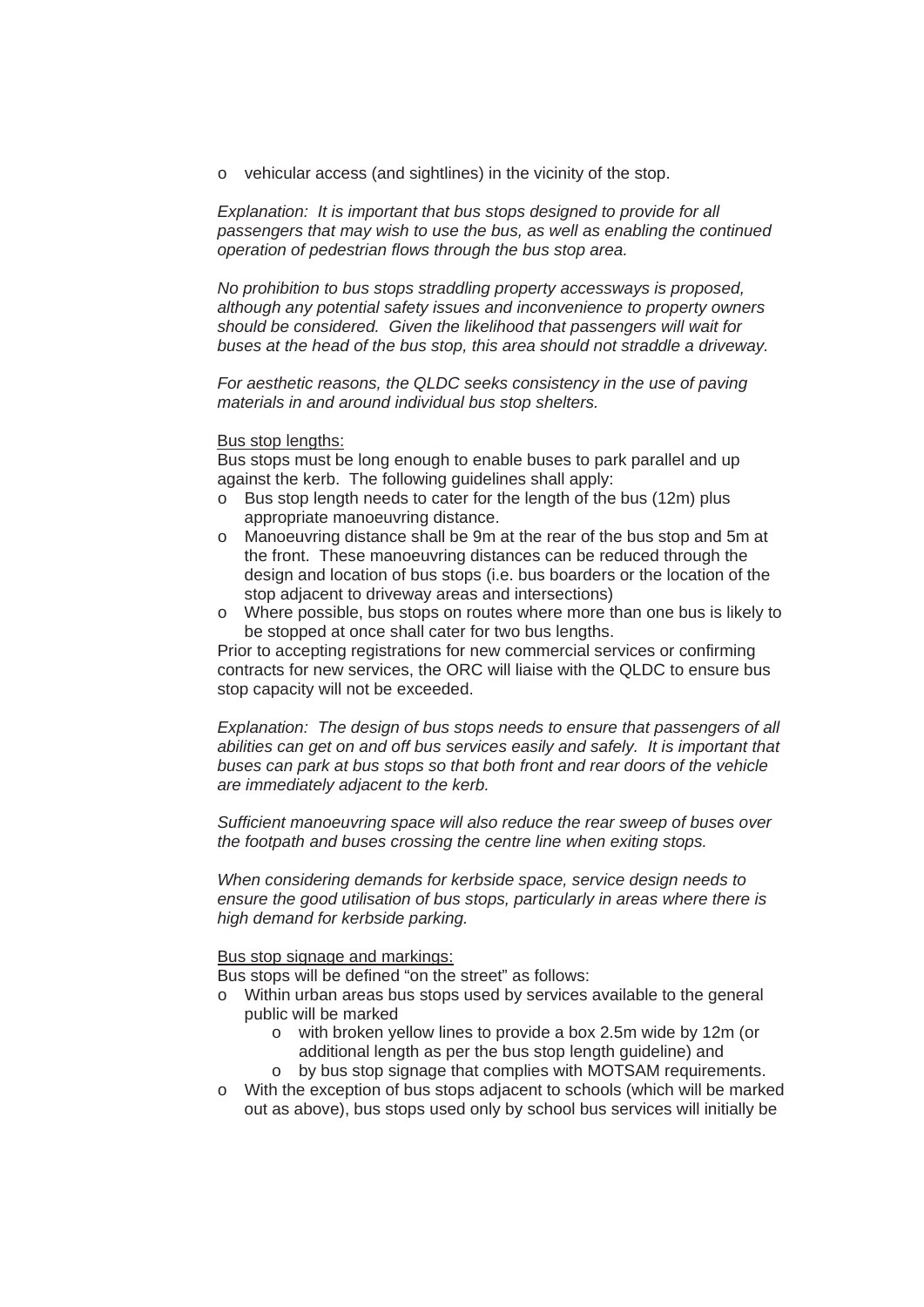defined only by bus stop signage that complies with MOTSAM requirements

- o Bus stops located where the road is unsealed and bus stops outside urban areas will initially be defined only by bus stop signage that complies with MOTSAM requirements
- o In the above instances, where parking creates problems for buses using bus stops, additional markings will be considered.

*Explanation: The council has the option of marking out bus stops with signage and broken yellow lines, or simply installing a bus stop sign. The second option carries with it a "no parking" restriction (no parking within 6m either side of the sign) that is not generally understood by the wider public. Accordingly, the approach where the bus stop "box" is defined by broken yellow lines is preferred where there is a demand for kerbside parking.* 

*Full road markings for bus stops will generally be avoided in rural areas where parking demands are low.* 

#### Adjacent kerb-side parking controls

As well as ensuring provision of appropriate kerbside space for buses to manoeuvre in and out of bus stops, parking either side of the bus stop will be managed to avoid if at all possible the location of loading zones at either side of the bus stop.

*Explanation: Common experience is that the degree of illegal parking within bus stops is influenced by the types of the adjacent parking, with loading zones being problematic.* 

#### Lighting

The Council's lighting standards as set out in the Southern Light Strategy will be met at bus stops. The Council will, though the bus shelter procurement process, consider the value of lighting within bus shelters.

*Explanation: The Southern Light strategy sets out the District's lighting standards. It would be desirable to supplement street lighting with lighting within shelters although it is acknowledged that this may bring with it high costs for the provision and maintenance of bus stop shelters. This will be explored through the bus stop shelter procurement process.* 

#### *Pedestrian routes to and from bus stops*

In considering the location of new bus stops and the improvement of existing bus stops, the pedestrian routes between the bus stop catchment and the bus stop will be considered. This must be addressed by subdivision applications.

Measures to assist the convenience and safety of pedestrian access and the extent of the "ped shed" will be installed.

In new subdivisions, the design of the road network and walkways will maximise the catchment within a 400m walk distance of the bus stops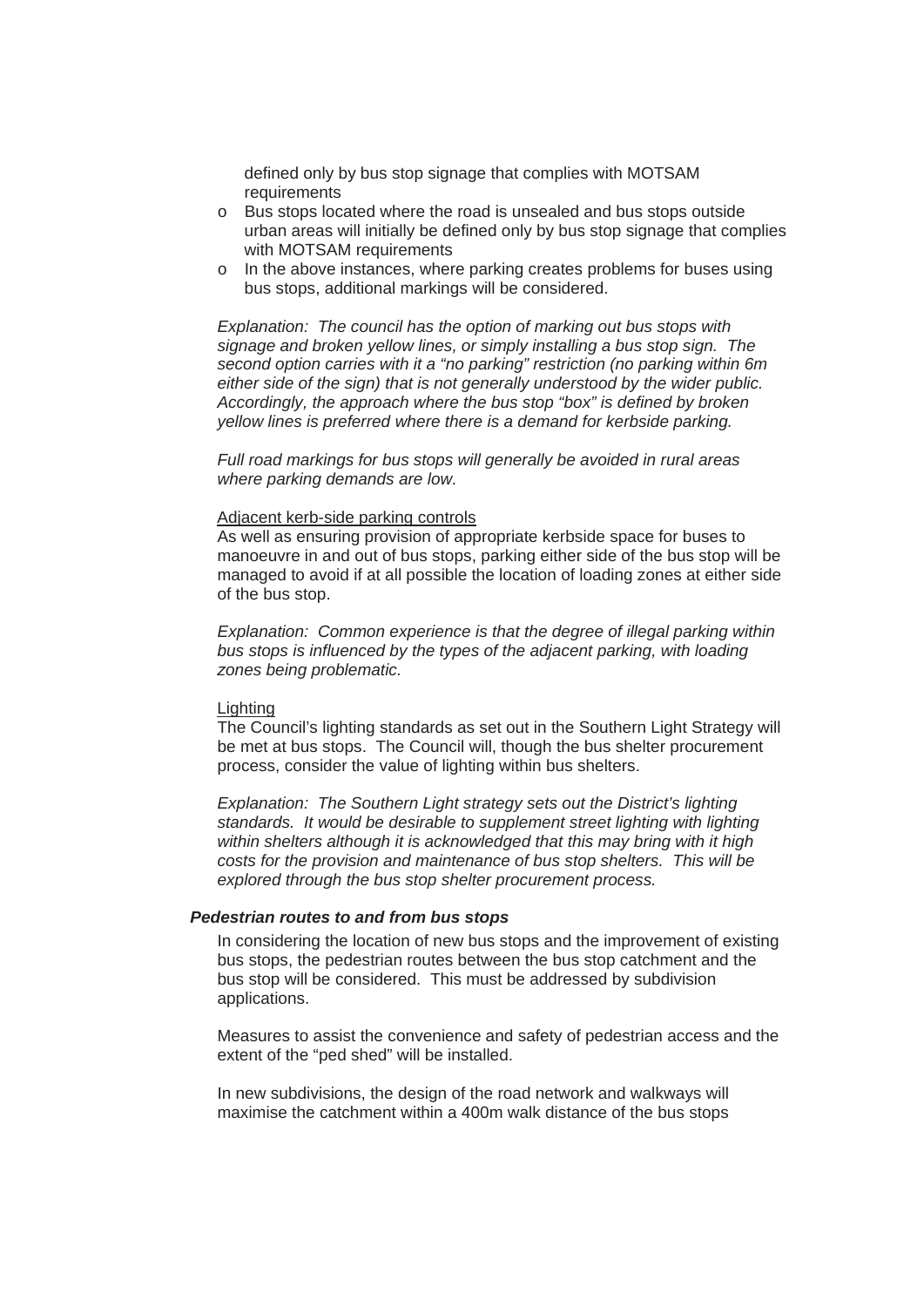*Explanation: Access to most bus stops in the District will be by foot. For many people a four hundred metre walk (roughly five minutes) is a reasonable walk distance. The physical catchment of the bus stops will be influenced by the street pattern, the location of the bus stops within the street network, and the presence or otherwise of functional and safe walkways.* 

## *Enforcement of Bus Stop Parking Restrictions*

Bus stops restrictions will made by Council resolution under Queenstown Lakes District Council's Traffic and Parking Bylaw.

Bus stop restrictions will be enforced by Lakes Environmental Ltd on behalf of the QLDC.

Enforcement of bus stop restrictions on bus stops located on State Highways within the District will be undertaken pursuant to delegations from the New Zealand Transport Agency.

*Explanation: To be enforceable, bus stop restrictions need to be made by Council resolution pursuant to the Council's Traffic and Parking Bylaw. The Council is responsible for enforcement of bus stop parking restrictions on its road network and the State Highway network within the District. Lakes Environmental Ltd is a Council Controlled Organisation that is empowered to undertake enforcement of the District's bylaws. Lakes Environmental Ltd employs parking officers in both the District's Wakatipu and Wanaka Wards.* 

## *Bus stop shelters and seating*

#### Shelter types

The Council is considering the development of two suites of bus stop shelters.

- a) Standard shelter type: A standard shelter suite will be installed. The specifications for the standard shelter are attached.
- b) Premium shelter types: A premium shelter design will be considered for installation on the District's state highways and arterial roads. Decisions on whether to pursue the premium shelter will be made by QLDC through the procurement process.

Subdivision applications shall show the proposed location of bus stop shelters.

*Explanation: The design of bus stop shelters will be trade off between issues such as visual amenity, cost and functionality. The Council would like to consider the installation of shelters that are exceptional in reflecting the character of the District to visitors. However, there is recognition that this may be unaffordable if applied to every bus stop in the District. Accordingly a standard bus shelter will be installed at all eligible bus stops except the major arterial routes (including State Highways) into and out of the District. On these arterial routes, a premium style shelter design will be developed for consideration by the QLDC.*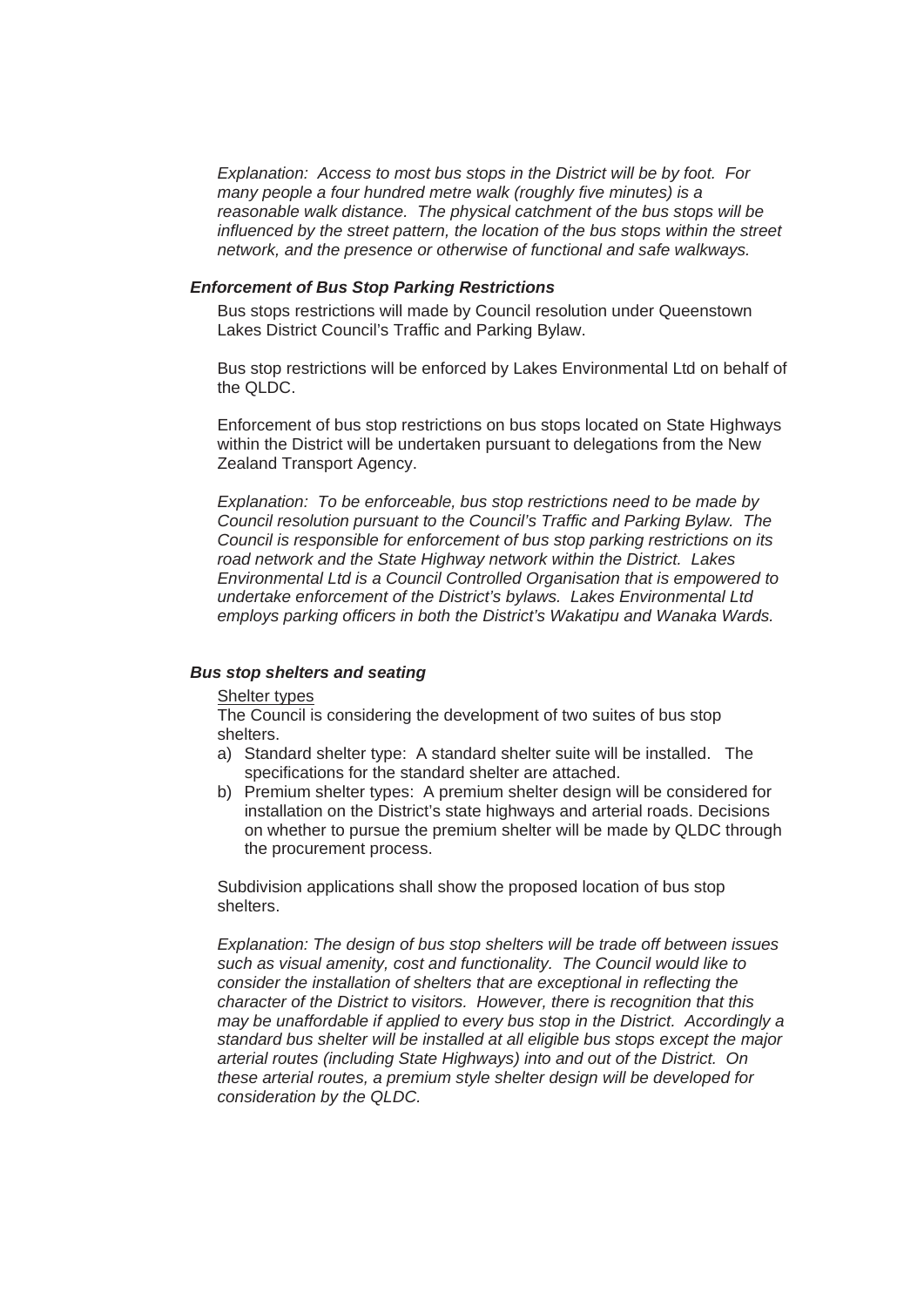*As a general rule, QLDC is keen to avoid the proliferation of shelter designs in order to simply maintenance. Within the two basic styles (standard and premium) two shelter types will be developed – wherever possible a four wall design will be installed. On narrow footpaths a cantilever design will be used.* 

*It is important that subdivision applications show the proposed locations of bus stop shelters to give future landowners and tenants notice of the likely installation of such facilities.* 

#### Priorities for Shelter Installations

Shelters will be installed in the following order of priorities

- 1. all in-bound (towards Queenstown and Remarkables Park)
- 2. Outbound bus stops within urban areas used by services to the Remarkables and Coronet Peak ski fields.

*Explanation: The QLDC is seeking to install passenger facilities ahead of passenger demand. The District's growth management strategy envisages the development of Frankton as a town centre that will increasingly become a passenger destination. Outbound stops serving the Remarkables and Coronet Peak Ski fields are also key boarding points in the ski season.* 

#### Seating

The Council will provide seating where a bus shelter may be justified but for practical reasons cannot be installed.

Where bus stops are located adjacent to verandas, the council will seek to install seating rather than shelters.

*Explanation: There will be instances where bus shelters may not be able to be installed – examples will include areas where there is insufficient space or obstruction to sightlines would result. In the first instance the minor relocation of the bus stop will be considered. However, where this is not practical, seating will be installed.* 

#### **Maintenance**

The following service standards will be applied:

The response times for cleaning and graffiti removal are as follows:

- $\bullet$  Routine cleaning  $-5$  days
- $\bullet$  Emergency cleaning  $-1$  hour
- $\bullet$  Graffiti removal 1 day

Where glass panels are damaged by vandalism, Council will consider the use of more durable panelling (i.e. perforated metal sheeting)

*Explanation: It is important that bus stop facilities are well maintained in order to perform their function and to look good. Where glass panels do get smashed or etched, use of more durable panelling will be considered in order to maintain the functionality and visual amenity of the street furniture.*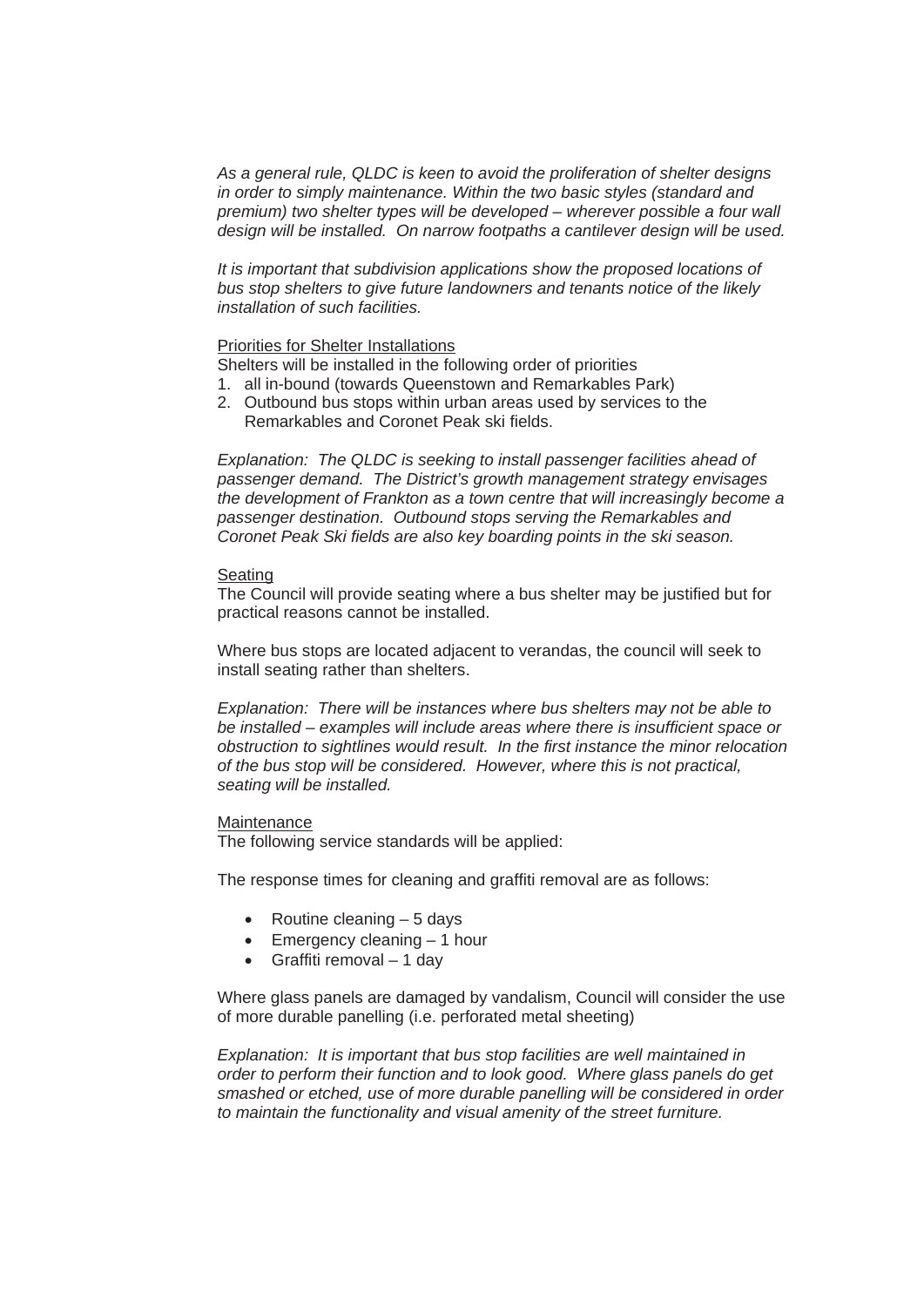#### *Bus Stop Information*

Information to be displayed

The following information shall be provided by the Otago Regional Council at all bus stops used by services available to the general public

- o How to use the bus service and how to obtain further information, make complaints
- o Timetables and routes of services using for that bus stop
- o The wider passenger transport network
- o The names and contact details of the Regional Council and the bus companies (including branding) providing services to/from that stop
- o Contact details for bus stop maintenance requests

Where a bus stop is served by more than one bus operator, the Otago Regional Council will seek to produce composite timetables.

*Explanation: The bus stop is one "entry point" into the passenger transport system for existing and potential passengers. While priority is given to information relevant to the particular bus stop, bus stop information should also provide avenues for obtaining information about the wider system, as well as providing channels for maintenance requests and complaints.* 

*No bus stop information will be provided at bus stops used only by Ministry of Education services. Information on school bus services is available to school children through their schools.* 

*The preference for composite timetables is based on providing easy to understand information on services regardless of the service provider to passengers, as well as reducing the clutter caused by individual timetables for each bus service.* 

*At this stage there are no proposals for the installation of a real time passenger information system in the Otago Region. Given that such a system would rely on vehicle location systems installed on buses, it is assumed that such an initiative would be led by the Otago Regional Council.* 

#### Information Panels

Bus service information and advertising is to be displayed only within information panels provided by the council and must, as its primary purpose, meet at least one of the following criteria:

- a) promotes use of passenger transport or
- b) provides information on how to use the passenger transport system
- c) provides information on passenger transport services that use the stop.

The QLDC will supply, and maintain information panels sufficient for the display of bus stop information at every bus stop (excluding stops used only by school buses) in the District.

The information panels are to be durable to vandalism, and weather, and have a graffiti resistant material. The panels will be of a design that can be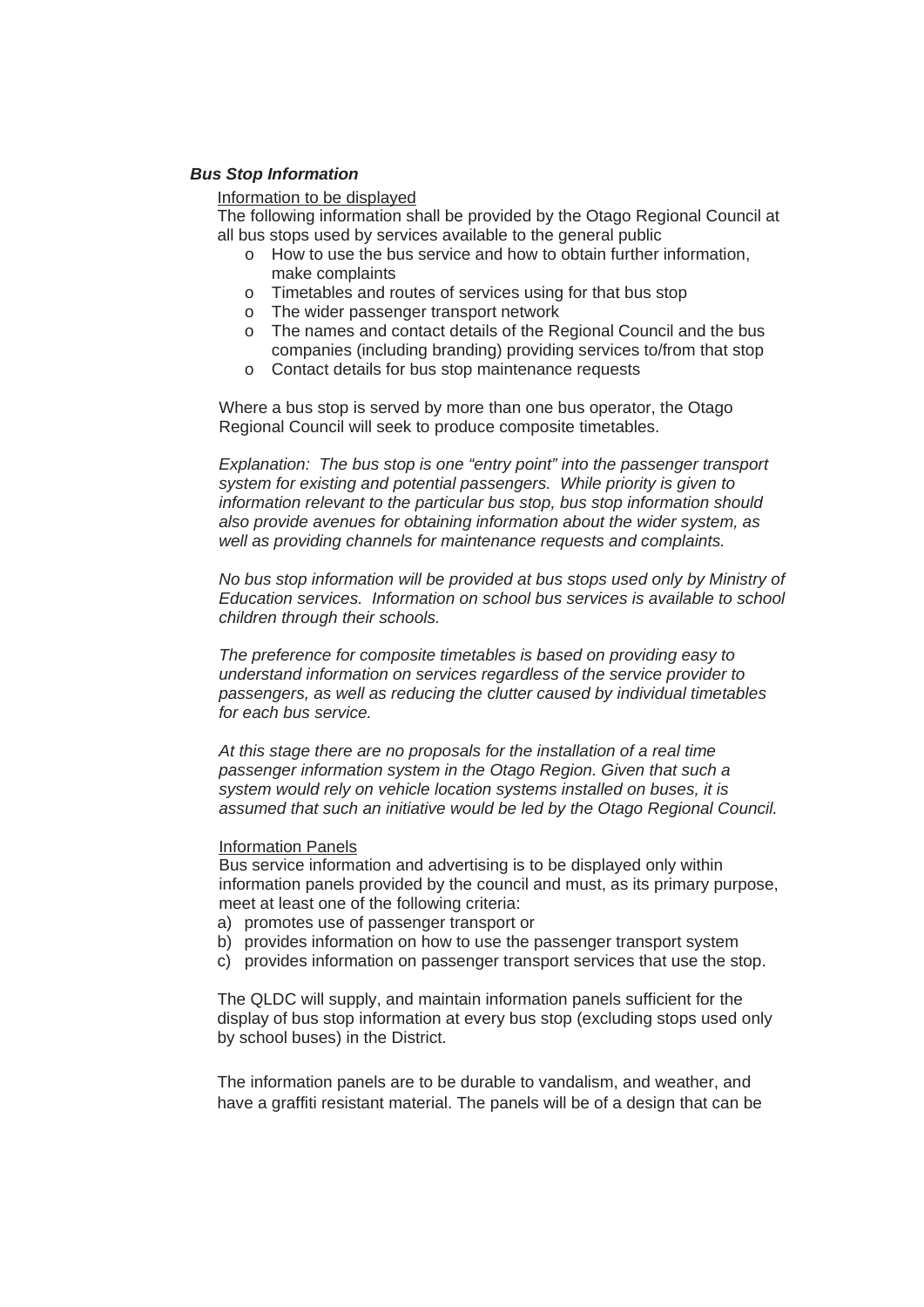attached to existing posts, either square or round, and also attached to a flat surface or wall.

The desired size of the standard information panel module is 2 x A4 pages (594mm x 210mm). This will allow for the display of information relating to bus travel. A clear polycarbonate cover sheet, or something similar, shall allow users to read the information within.

QLDC will install larger panels at bus stops where the number of services and the amount of information warrants. Where there is sufficient room within the panels, QLDC will use the space to inform the community of public events accessible by bus.

*Explanation: The Council does not support the use of its street furniture for advertising because of the potential for this to detract from the visual amenity of the District.* 

*The supply and maintenance of information panels fits with the QLDC's role for the supply and maintenance of other bus stop infrastructure including bus shelters and rubbish bins.* 

#### Rubbish bins

Rubbish bins will be provided at all inbound (services travelling towards Queenstown town centre) bus stops and where required on outbound stops.

*Explanation: The provision of rubbish bins at stops where people will generally be waiting for buses will contribute to the tidiness of bus stops* 

#### *System Branding*

Bus stop facilities shall provide for the installation of system branding though placement of logos and by-lines in bus stop information and/or placement of decals on facilities. Any branding must be incidental to the function of the street furniture.

The design of premier bus shelters shall seek to incorporate the agreed image for the passenger transport system agreed to be the New Zealand Transport Agency, Otago Regional Council and Queenstown Lakes District Council.

*Explanation: The branding of the passenger transport system will be a key part of the system image.* 

#### *Consultation*

The improvement of the bus systems relies on strong cooperation between the key agencies involved in providing elements of the system, and good consultation with stakeholders.

Decisions on the locations of new bus stops and information panels will be made in consultation with the ORC, the bus companies and adjoining landowners and tenants and, where necessary the wider community. The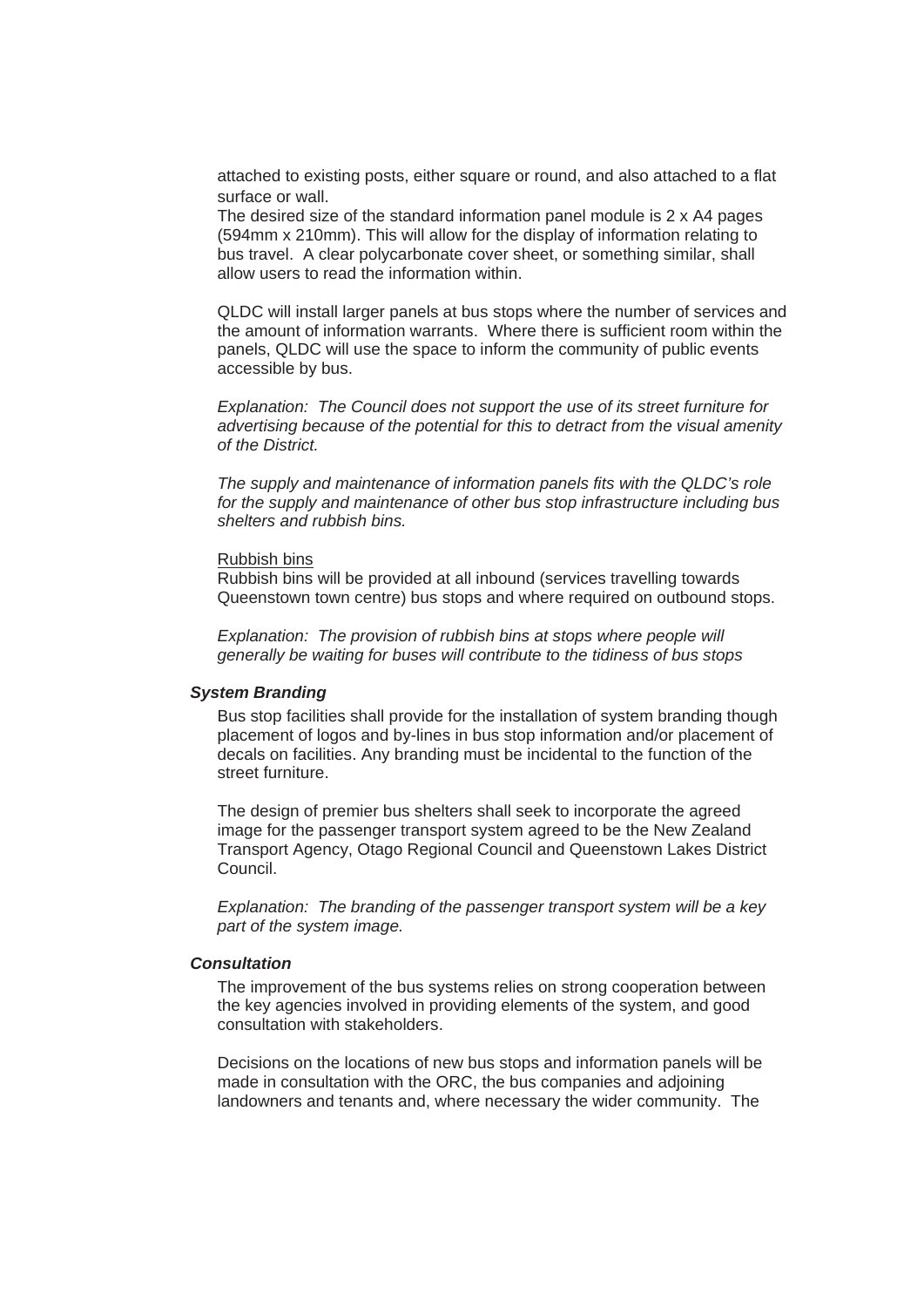consultation over bus stop location will comply with the Local Government Act requirements for resolutions made pursuant to the District's bylaws.

Consultation over detailed proposals for the locations of bus stop shelters will be compliant with Section 339 of the Local Government Act 1974.

Where bus stops and bus stop facilities are proposed on the District's State Highways, permission will be sought from the New Zealand Transport Agency.

No consultation is deemed necessary in respect of any other bus stop facilities.

*Explanation: Statutory requirements exist in relation to introduction of parking restrictions for bus stops and for the location of bus shelters. In other respects the purpose of the consultation is to achieve good levels of coordination between the different agencies responsible for the delivery for the bus system.* 

## *Implementation*

Implementation of this policy and standards will be undertaken principally through QLDC expenditure on roading, bus stops and bus stop facilities. This will be programmed through the council's long term council community plan and annual plans.

Where actions are sought from landowners, requirements will need to be incorporated into the Council's Infrastructure Code, which is presently being developed.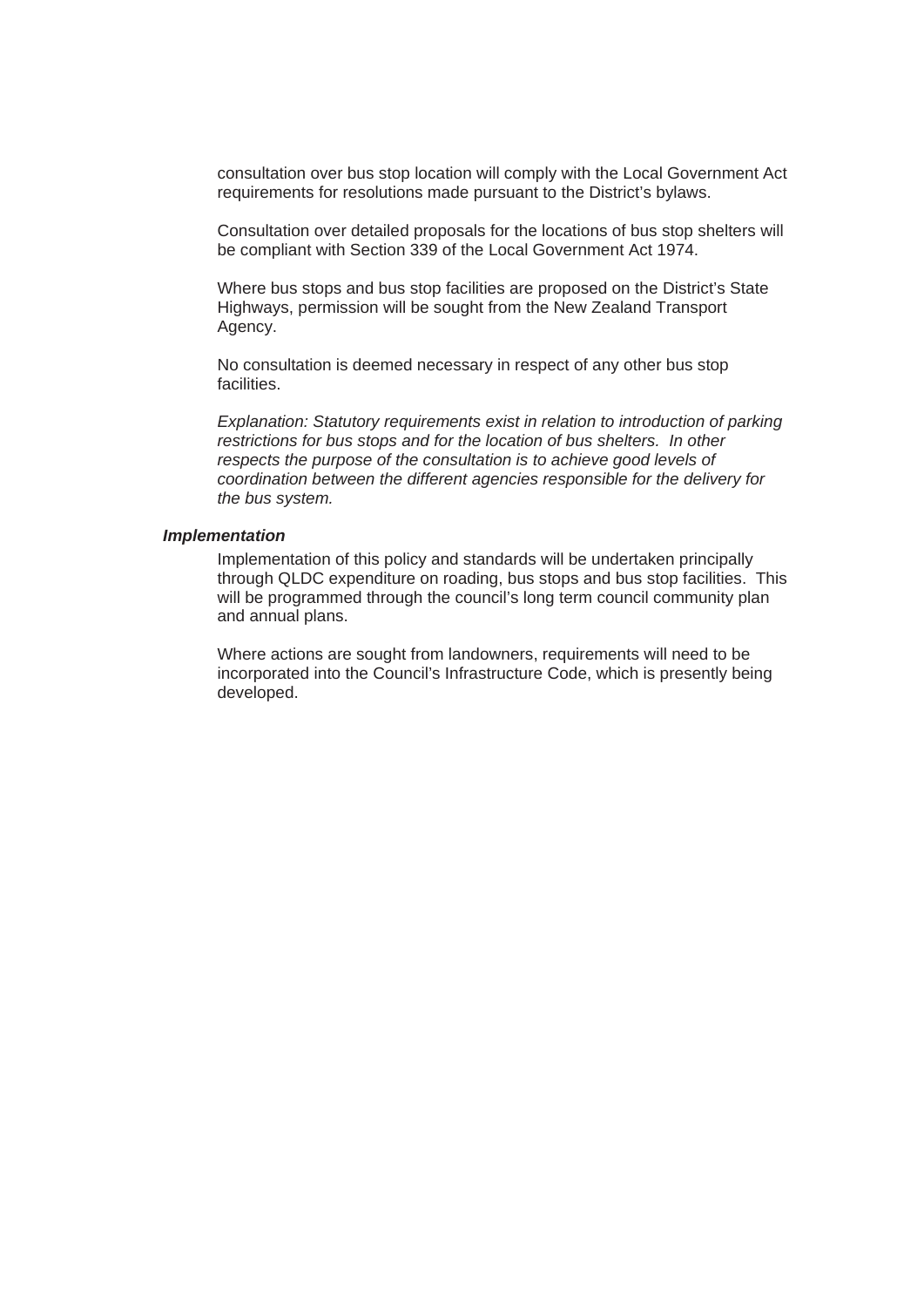# **Attachment: Specification for Standard Bus Stop Shelter**

# **INTRODUCTION<sup>1</sup>**

Within the Queenstown Lakes District Council's (QLDC) transportation strategies a central theme of development work has been the establishment of a passenger transport system that, for many people wanting to get around the District, will provide a competitive alternative to the single occupant car.

It is envisaged by QLDC that buses will provide the majority of the passenger transport services in the District. As part of the new strategy to make the bus system more attractive to potential passengers, QLDC wishes to obtain a preferred Tenderer for the supply of quality "standard' shelters to be provided at on-street boarding/alighting locations.

In proposing designs for Queenstown, the tenderer will need to consider the range of on-street bus stop locations, the criteria relating to the facilities and the general principals of use such as;

- the functionality of the infrastructure, for all sections of the community;
- the ongoing maintenance and upkeep of the infrastructure and;
- the appearance of the infrastructure in the context of the wider streetscape and landscape.

Listed below are the design criteria, which need to be considered within any proposed design.

# **SHELTER DESIGN CRITERIA**

## *Shelters*

l

The Tenderer shall familiarise them self with the Queenstown Lakes District to ensure that the shelter submitted is in keeping with the Regions aesthetics.

Two designs should be submitted comprising of a standard four-sided shelter and a three-sided cantilever style for use on narrow sites.

A footing design shall also be submitted to show the extents required for construction purposes.

The construction material and colour of the shelters shall fit within the aesthetics of the Queenstown Environment. In the first instant the construction material of the side panels of the shelter shall be transparent, eg glass or plastic. However, these side panels should offer the potential to be

 $1$  Excerpt from QLDC "Invitation to submit expressions of interest for the supply of bus shelters", July 2008.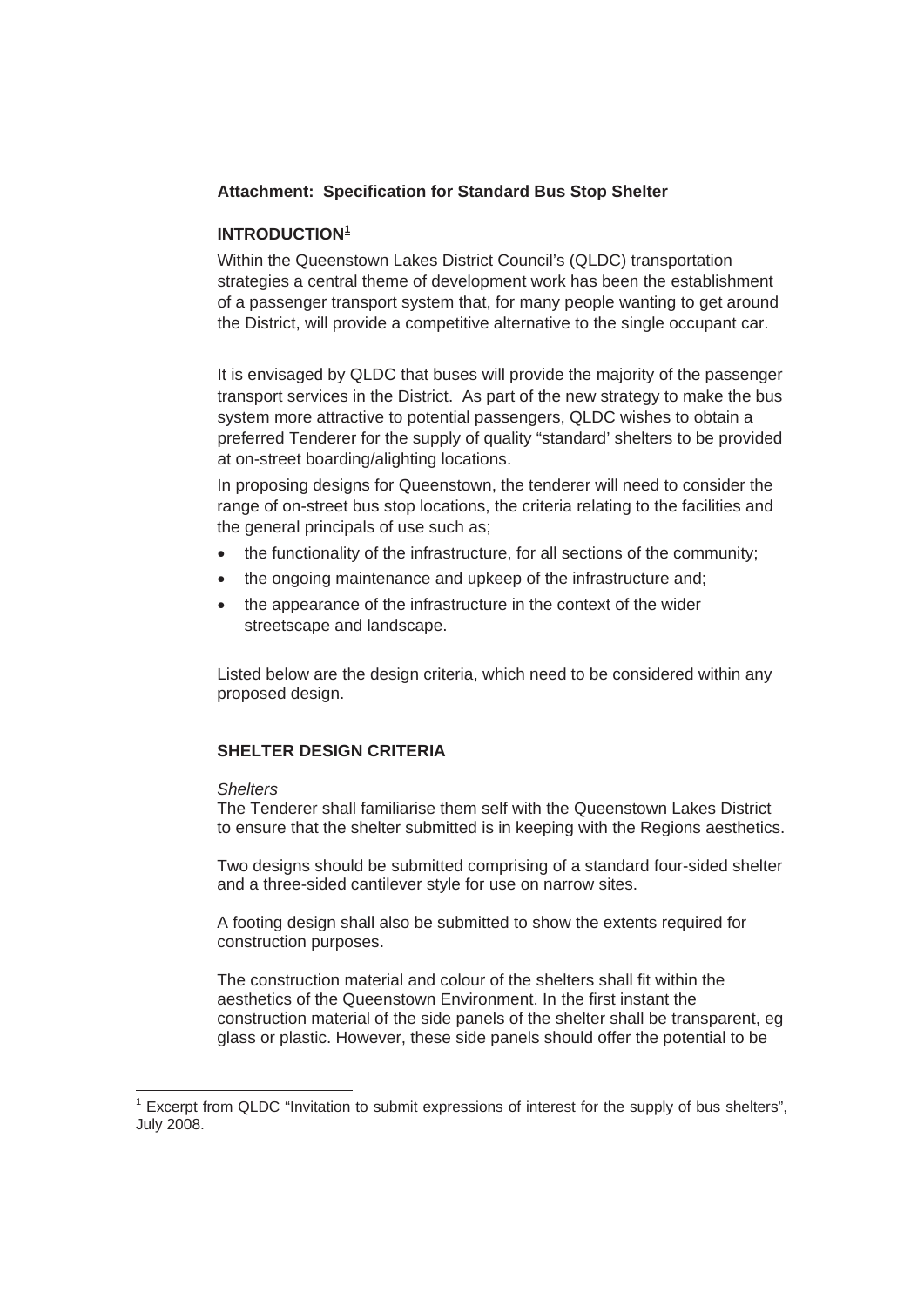retrofit with permanent material, such as steel mesh. The Tenderer may submit colour options for the shelter if they wish.

All dimensions and material make up shall be supplied by the tenderer.

The shelters should allow for access and egress of a wheel chair.

No advertising material shall be displayed on the shelters.

## *Lighting*

The supply of lighting for the shelters shall also be provided. Both mains powered and solar powered lighting options shall be supplied. In all circumstances recommended lighting codes and categories will comply with AS/NZS 1158, Part 3 Pedestrian Category Lighting (AS/NZS 1158.3.1:2005). Category P lighting will have a zero upward wasted light output.

## *Leaners*

These can be by either attachment to the shelter, plant or surface mounted. The style of leaner shall tie in with the design of the shelter and the surrounding environment. Additional options that the Tenderer may wish to consider include:

- Graffiti guard
- Skateboard deterrent

## *Ski Racks*

The ski rack shall be of modular design to ensure that connection to all shelters can be accommodated for. This includes shelters that are supplied as detailed above, can then be retrofitted following installation.

The ski racks shall be designed to allow for the safe storage and handling and should have the capacity to hold a minimum of 5 pairs of skis. The location of the ski racks shall be positioned to allow for easy positioning and access. The final position of thus will be determined by the Tenderer.

#### *Footing and fixing design*

The shelters should be of a design that they can be easily installed, maintained and removed. This will require the design of a footing that is simply to install and can be removed if redundant or made good with minimal material left in the ground. The shelter should have a fixing to the footings, which can be easily installed by the Council's contractor and when required provide for the removal of the shelter as a whole for reuse or replacement.

The shelter footing shall include ducting for cabling to assist the future installation of lighting and real time information. Consideration shall be given to installation of piping for water to assist cleaning of shelters.

#### *Standards*

The designs should be accordance with relevant standards for material and construction methods used and these should be clearly stated in any design submission.